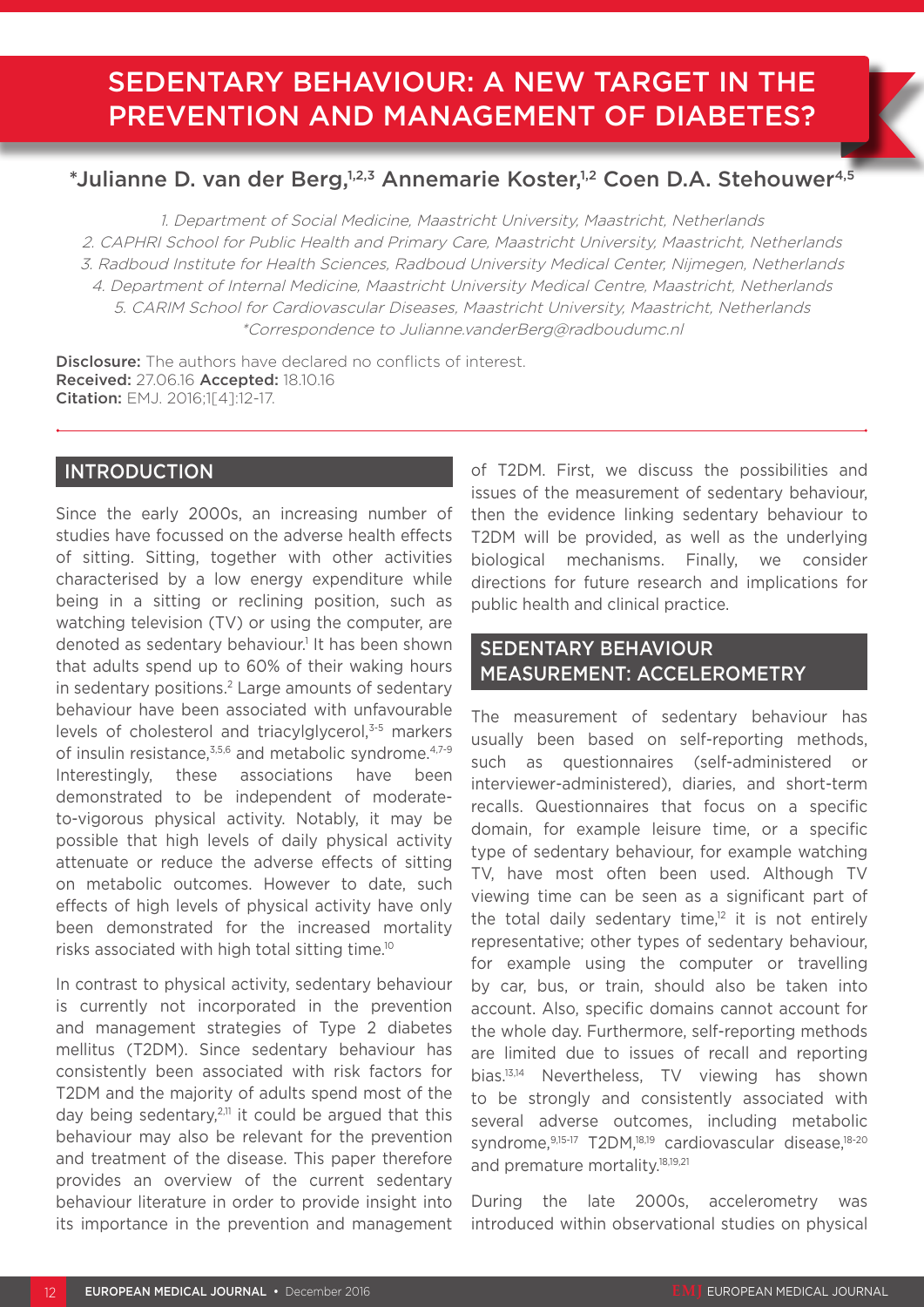activity and sedentary behaviour. This provided researchers with a measurement tool able to overcome the limitations of self-reporting methods. Accelerometers are small, lightweight, portable devices that provide information on the frequency, duration, and intensity of activity of an individual.<sup>13,14</sup> The ActiGraph accelerometer (ActiGraph, Fort Walton Beach, Florida, USA) is a commonly used device usually worn on the waist or hip during waking hours for the duration of 1 week. The device measures motion (acceleration) in three directions: vertical (up-and-down), anteroposterior (backto-front), and mediolateral (side-to-side). Usually, acceleration data of the vertical direction are used to determine activity levels by converting the raw acceleration data into 'counts'. These counts are summed for a specific time period, usually a minute, and these counts per minute (cpm) are then used to classify activity; the more cpm, the higher the activity intensity. For each type of activity, ranging from sedentary behaviour to high intensity physical activity, specific value ranges have been determined. Since sedentary behaviour is characterised by low intensity levels, <100 cpm is usually used to identify sedentary time.<sup>22</sup> In contrast, moderate-to-vigorous physical activity, such as running, is characterised by high intensity activity levels and identified when ≥2,020 cpm are recorded.23

The cut-off point of <100 cpm to identify sedentary time has been widely used, however classification of sedentary time based on acceleration (activity counts) only could easily result in misclassification. For example, when standing still activity counts are low, which will also be seen when sedentary. Thus when activity counts are low (e.g. <100 cpm), the actual behaviour executed could be standing still, but could also be sedentary time. The validity of a cut-off point of <100 cpm to classify sedentary time is thus limited when only acceleration data are used.24,25 To obtain more accurate estimations of sedentary behaviour, posture-based data should be used. The activPAL™ physical activity monitor (PAL Technologies, Glasgow, UK) is an accelerometer that measures both acceleration and posture and is usually attached directly to the skin on the front of the thigh. Therefore, it can accurately detect a sedentary (sitting/lying) posture (horizontal thigh) versus an upright posture (vertical thigh). The assessment of sedentary time using this technology has indeed been shown to be more accurate than the assessment of sedentary time based only on low activity counts.<sup>25,26</sup> Furthermore, due to the small dimensions of the activPAL and the possibility of a waterproof attachment, a complete assessment of all daily activity, 24 hours per day on multiple days, is feasible.

As well as the total amount of sedentary time per day, accelerometers can be used to assess other constructs of sedentary behaviour such as sedentary behaviour patterns, i.e. how sedentary time is accumulated, for example, multiple short sedentary periods versus one prolonged period. The parameters used to quantify these patterns are sedentary breaks, sedentary bouts, and average sedentary bout duration (Figure 1). A sedentary break is an interruption of sedentary time, representing the transition from a sedentary to an upright position. A sedentary bout is a continuous sedentary period without interruption, which can have any duration. The average sedentary bout duration is calculated by dividing total sedentary time by the total number of sedentary bouts. In addition, accelerometry can be used to study patterns of sedentary behaviour over time, i.e. through the course of the day, during the week (weekdays versus weekend days), or over a year (seasonal variation).



#### Figure 1: Two examples of sedentary behaviour patterns.

Dark bars indicate sedentary time; light bars indicate non-sedentary time. Solid lines represent sedentary breaks (interruptions of sedentary time); dashed lines represent sedentary bouts (uninterrupted periods of sedentary time).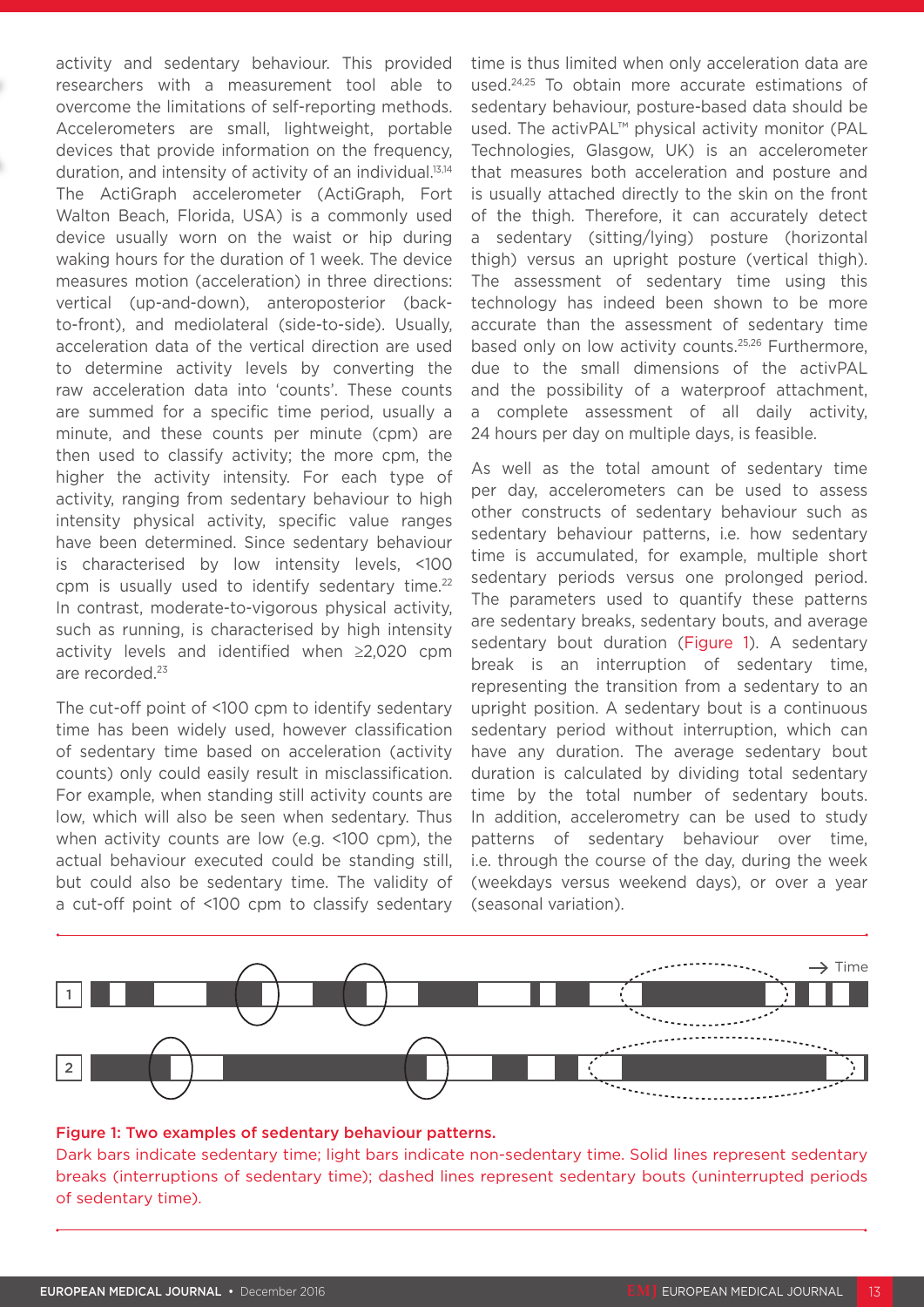

Figure 2: Distribution of waking time spent sedentary, standing, and stepping, according to glucose metabolism status.

## SEDENTARY BEHAVIOUR AND TYPE 2 DIABETES MELLITUS

The first study to link sedentary time to diabetes was conducted by Hu et al.<sup>27</sup> in 2001. Within the study, sedentary time (reflected by self-reported TV viewing time) was associated with an increased risk of T2DM. Many other studies using selfreported measures have been published since. These studies have consistently demonstrated an unfavourable association between the amount of sedentary time and T2DM. A meta-analysis that included nine studies using self-reported measures and one study using accelerometry to assess sedentary time demonstrated that larger amounts of time spent sedentary increased the odds of developing metabolic syndrome by 73%.<sup>9</sup> Another meta-analysis showed that sedentary time was associated with a hazard ratio of 1.91 for incident diabetes.28 In these studies, the role of diet was not incorporated, although high amounts of TV viewing and dietary intake often coexist. However, a recently published study in adolescents did not demonstrate that dietary intake mediated the association between TV viewing and BMI.<sup>29</sup> In contrast, sugar-sweetened beverages and fruit and vegetable intake showed partial mediation effects in conjunction with the TV viewing and metabolic syndrome relationship observed within that study.<sup>29</sup>

Studies using accelerometry to assess sedentary time are scarce. Two studies have used Actigraph<sup>6</sup> and Actiheart<sup>®8</sup> to assess time spent sedentary in British participants with newly diagnosed T2DM (N=528 and N=394, respectively). The studies demonstrated that larger amounts of sedentary

time were associated with adverse metabolic outcomes, including waist circumference, highdensity lipoprotein (HDL)-cholesterol level, and the level of triacylglycerol.<sup>6,8</sup> Having more sedentary breaks (i.e. more interruptions of sedentary time) was associated with a smaller waist circumference.<sup>6</sup> To our knowledge, only one study has examined the association between posture-based measured sedentary behaviour and T2DM.<sup>30</sup> In our study, we examined both the amount and pattern of sedentary behaviour in 2,497 adults with a normal glucose metabolism, with prediabetes, and with T2DM. We demonstrated that participants with T2DM spent on average 9.7 hours per day in sedentary positions compared to the 9.3 hours of the participants with a normal glucose metabolism and 9.4 hours of participants with prediabetes. This showed that participants with T2DM were sedentary for 65% of their waking time, compared with 58% in participants with a normal glucose metabolism, and 60% in participants with prediabetes (Figure 2). Furthermore, each extra hour of sedentary time was associated with a 22% increased likelihood of T2DM development. The sedentary behaviour pattern was not associated with T2DM or prediabetes, but an association was seen with the diagnosis of metabolic syndrome.

Since sedentary time has been unfavourably associated with risk factors for T2DM and with T2DM itself, studies have started to focus on the effects of reducing sedentary time periods. Reducing sedentary time during waking hours inevitably results in larger amounts of non-sedentary time, which can vary from light physical activity (standing) to vigorous physical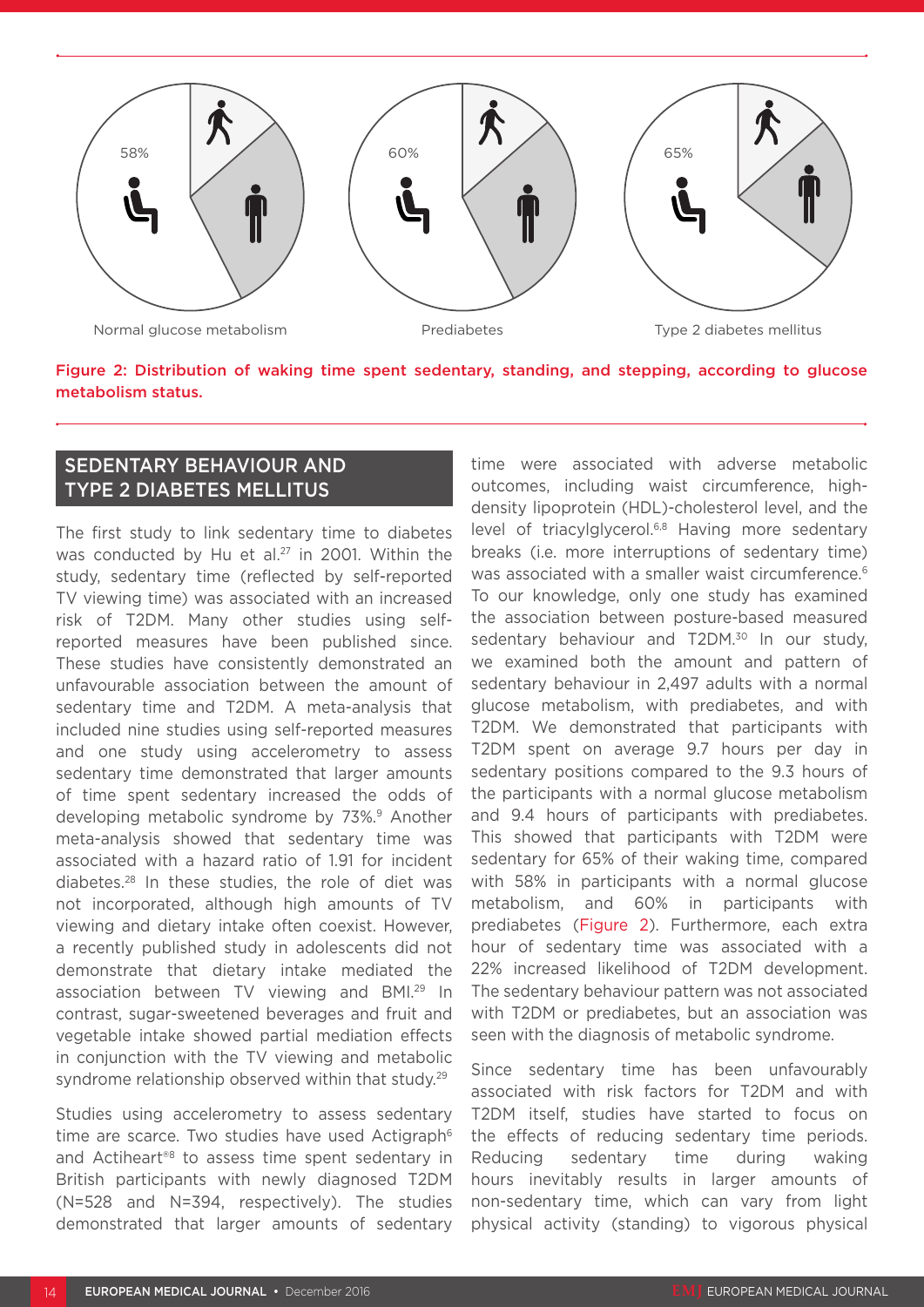activity (running). The effect of reducing sedentary time may therefore depend on the activity with which it is replaced. Such effects can be examined theoretically using an isotemporal substitution model.<sup>31</sup> To date, two studies have demonstrated, in almost 800 British and Australian participants with newly diagnosed T2DM, that reallocating sedentary time to either light or moderate-tovigorous intensity activity was associated with reductions in waist circumference and BMI, but not with HDL-cholesterol and glucose levels.<sup>32,33</sup> A few other studies were conducted in nondiabetic, adult populations from the USA (N=923), $34$ the UK  $(N=508)^{35}$  and Australia  $(N=698)^{36}$ respectively. The studies demonstrated associations with improved markers of insulin sensitivity, $34,35$  and improved levels of glucose,<sup>34-36</sup> triacylglycerol,<sup>34,36</sup> and cholesterol.34-36 In addition, a meta-analysis including 16 experimental studies has provided evidence that breaking up sedentary time by replacing it with light-intensity physical activity has a positive effect on metabolic parameters, including levels of glucose, triglycerides, cholesterol, and insulin.37 No data have as yet been published on the reallocation effects of sedentary time on cardio-metabolic outcomes, metabolic syndrome, or T2DM in a large sample of adults.

As reducing sedentary time is associated with favourable metabolic health outcomes, the research focus is also on effective strategies to achieve these reductions. A recently published review by Gardner et al.<sup>38</sup> stated that selfmonitoring and problem solving were promising techniques and should be used in the development of interventions to reduce sedentary time. Furthermore, sit-to-stand workstations could be used, as it has been shown that such workstations can achieve reductions in sedentary time.<sup>39,40</sup>

#### BIOLOGICAL MECHANISMS

Due to the relatively recent interest in sedentary behaviour as a risk factor for T2DM and other health outcomes, mechanisms that could explain how sedentary behaviour affects health are largely unknown. Bed rest studies have been used as models to examine the harmful effects of inactivity. Although these models do not accurately reflect daily patterns of sedentary behaviour, such studies do provide leads regarding physiological mechanisms of inactivity. A possible mechanism may be a reduction of lipoprotein lipase due to inactivity of muscle cells, which has been seen

in animal studies.41,42 Since lipoprotein lipase is an essential enzyme that contributes to the metabolism and transport of lipids, it can be hypothesised that a change in activity of this enzyme has a variety of effects on metabolism. Reductions in lipid phosphate phosphatase-1 (LPP1) and decreased adenosine monophosphateactivated protein kinase (AMPK) activity due to inactive muscle cells may also be underlying mechanisms, as both are involved in glucose metabolism.41 Other possible mechanisms may be changes in vascular function due to the absence of muscular contractions, and increased blood flow. For example, it has been suggested that sedentary behaviour causes low mean shear stress within the vasculature, which may affect endothelial function.43 In addition, sedentary behaviour may influence the activity of the renin-angiotensin system, which regulates blood pressure and extracellular fluid volume.<sup>44</sup> Lastly, it has been suggested that low-grade inflammation is a pathway through which sedentary behaviour could unfavourably affect health.45,46 Clearly, physiological studies are warranted to unravel the mechanisms and pathways through which sedentary behaviour affects health.

#### FUTURE RESEARCH DIRECTIONS

As mentioned earlier, mechanisms and pathways underlying the harmful effects of sedentary behaviour are largely unknown, so there is a need for further physiological studies. In addition, the number of studies that have examined the associations of objectively measured sedentary behaviour with T2DM incidence is limited. Studies using posture-based data in participants with T2DM are thus warranted. These should include longitudinal, dose-response, and intervention studies. Longitudinal studies in which both sedentary behaviour and glucose metabolism status are repeatedly measured over time can provide insight into the temporality of the association. Dose-response studies are needed to obtain insight into the amount of sedentary time that is harmful. Subsequently, intervention studies can provide data on the effectiveness and feasibility of reducing sedentary time with light, moderate, or vigorous activity. Ideally, these studies will also assess information on the type of activity (for example watching TV or doing desk work), the social aspect (with whom), and environmental context (for example, leisure, work, or transportation) as this helps in understanding the nature of sedentary behaviour better.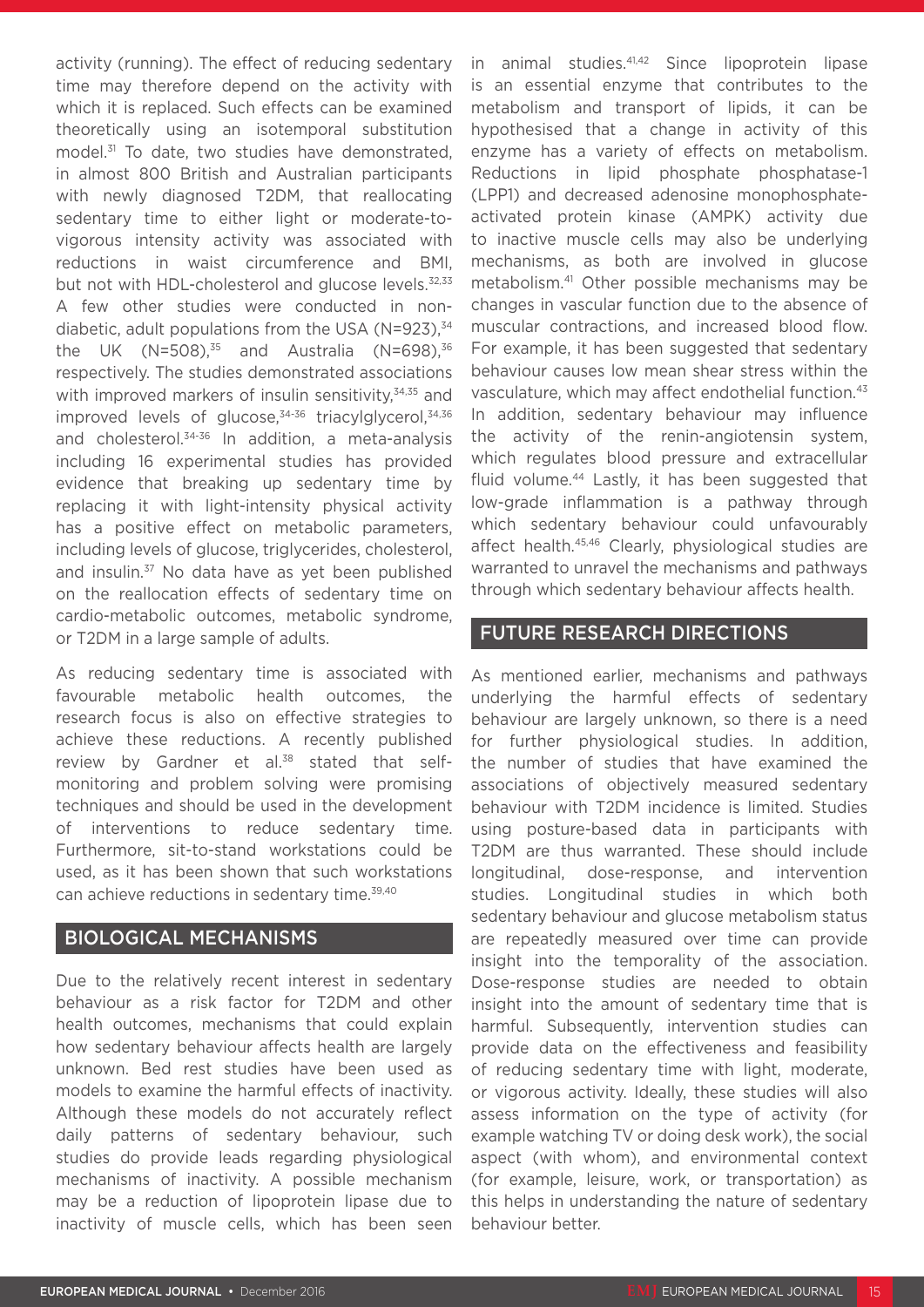# IMPLICATIONS FOR PUBLIC HEALTH AND CLINICAL PRACTICE

A number of studies have consistently shown that large amounts of sedentary time are associated with several risk factors for T2DM.<sup>3-9</sup> Furthermore, sedentary time has been associated with T2DM itself.<sup>30</sup> Therefore, consideration should be given to developing strategies that reduce the amount of sedentary behaviour in diabetes prevention and management programmes. These strategies should be an addition to those of physical activity

as undoubtedly, physical activity is an important factor in the prevention and management of T2DM. Nevertheless, a growing body of evidence shows that sedentary behaviour is a relevant risk factor for health. In addition, sedentary behaviour is highly prevalent on both an inter and intra-individual level, as the majority of individuals have been shown to spend on average more than half of the waking day in sedentary positions.<sup>2</sup> Recommendations regarding sedentary behaviour are thus important in preventing a highly sedentary lifestyle and its adverse effects on health.

#### REFERENCES

1. Sedentary Behaviour Research Network. Letter to the editor: standardized use of the terms "sedentary" and "sedentary behaviours." Appl Physiol Nutr Metab. 2012;37(3):540-2.

2. Matthews CE et al. Amount of time spent in sedentary behaviors in the United States, 2003-2004. Am J Epidemiol. 2008;167(7):875-81.

3. Brocklebank LA et al. Accelerometermeasured sedentary time and cardiometabolic biomarkers: A systematic review. Prev Med. 2015;76:92-102.

4. Henson J et al. Associations of objectively measured sedentary behaviour and physical activity with markers of cardiometabolic health. Diabetologia. 2013;56(5):1012-20.

5. Wijndaele K et al. Increasing objectively measured sedentary time increases clustered cardiometabolic risk: a 6 year analysis of the ProActive study. Diabetologia. 2014;57(2):305-12.

6. Cooper AR et al. Sedentary time, breaks in sedentary time and metabolic variables in people with newly diagnosed type 2 diabetes. Diabetologia. 2012;55(3): 589-99.

7. Gennuso KP et al. Dose-response relationships between sedentary behaviour and the metabolic syndrome and its components. Diabetologia. 2015; 58(3):485-92.

8. Cooper AJ et al. Association between objectively assessed sedentary time and physical activity with metabolic risk factors among people with recently diagnosed type 2 diabetes. Diabetologia. 2014;57(1):73-82.

9. Edwardson CL et al. Association of sedentary behaviour with metabolic syndrome: a meta-analysis. PLoS One. 2012;7(4):e34916.

10. Ekelund U et al. Does physical activity attenuate, or even eliminate, the detrimental association of sitting time with mortality? A harmonised meta-analysis of data from more than 1 million men and women. Lancet. 2016;388(10051):1302-10. 11. World Health Organization. Glob-

al status report on noncommunicable diseases 2014. 2014. Available at: http://apps.who.int/iris/bitstre am/10665/148114/1/9789241564854\_eng. pdf. Last accessed: 18 October 2016.

12. Tremblay MS et al. Physiological and health implications of a sedentary lifestyle. Appl Physiol Nutr Metab. 2010;35(6): 725-40.

13. Atkin AJ et al. Methods of Measurement in epidemiology: Sedentary Behaviour. Int J Epidemiol. 2012;41(5):1460-71.

14. Healy GN et al. Measurement of adults' sedentary time in population-based studies. Am J Prev Med. 2011;41(2):216-27.

15. Ford ES et al. Sedentary behavior, physical activity, and the metabolic syndrome among U.S. adults. Obes Res. 2005;13(3):608-14.

16. Healy GN et al. Objectively measured sedentary time, physical activity, and metabolic risk: the Australian Diabetes, Obesity and Lifestyle Study (AusDiab). Diabetes Care. 2008;31(2):369-71.

17. Dunstan DW et al. Associations of TV viewing and physical activity with the metabolic syndrome in Australian adults. Diabetologia. 2005;48(11):2254-61.

18. Grøntved A, Hu FB. Television viewing and risk of type 2 diabetes, cardiovascular disease, and all-cause mortality: a metaanalysis. JAMA. 2011;305(23):2448-55.

19. Wilmot EG et al. Sedentary time in adults and the association with diabetes, cardiovascular disease and death: systematic review and meta-analysis. Diabetologia. 2012;55(11):2895-905.

20. Ford ES, Caspersen CJ. Sedentary behaviour and cardiovascular disease: a review of prospective studies. Int J Epidemiol. 2012;41(5):1338-53.

21. Dunstan DW et al. Television viewing time and mortality: the Australian Diabetes, Obesity and Lifestyle Study (AusDiab). Circulation. 2010;121(3): 384-91.

22. Freedson PS et al. Calibration of the Computer Science and Applications, Inc. accelerometer. Med Sci Sport Exerc. 1998;30(5):777-81.

23. Troiano RP et al. Physical activity in the United States measured by accelerometer. Med Sci Sports Exerc. 2008;40(1):181-8.

24. Koster A et al. Comparison of Sedentary Estimates between activPAL and Hip- and Wrist-Worn ActiGraph. Med Sci Sports Exerc. 2016;48(8):1514-22.

25. Kozey-Keadle S et al. Validation of wearable monitors for assessing sedentary behavior. Med Sci Sport Exerc. 2011;43(8):1561-7.

26. Godfrey A et al. Comparison of the performance of the activPAL Professional physical activity logger to a discrete accelerometer-based activity monitor. Med Eng Phys. 2007;29(8):930-4.

27. Hu FB et al. Physical activity and television watching in relation to risk for type 2 diabetes mellitus in men. Arch Intern Med. 2001;161(12):1542-8.

28. Biswas A et al. Sedentary time and its association with risk for disease incidence, mortality, and hospitalization in adults: a systemic review and meta-analysis. Ann Intern Med. 2015;162(2):123-32.

29. Fletcher EA et al. Mediating effects of dietary intake on associations of TV viewing, body mass index and metabolic syndrome in adolescents. Obes Sci Pract. 2016;2(3):232-40.

30. van der Berg JD et al. Associations of total amount and patterns of sedentary behaviour with type 2 diabetes and the metabolic syndrome: The Maastricht Study. Diabetologia. 2016;59(4):709-18.

31. Mekary RA et al. Isotemporal substitution paradigm for physical activity epidemiology and weight change. Am J Epidemiol. 2009;170(4):519-27.